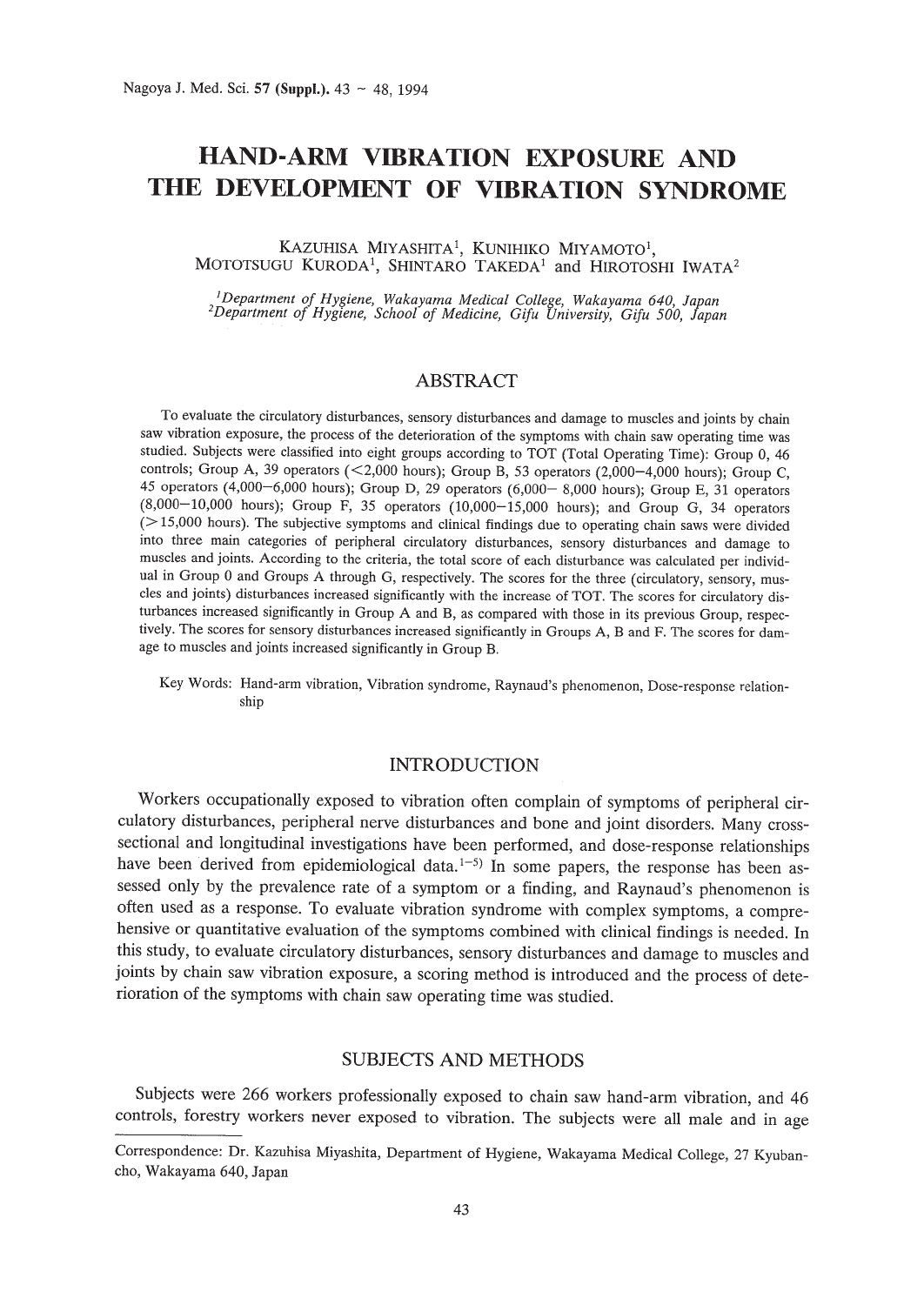group 40 to 59 years of age to eliminate the effects of sex and age.

**In** order to determine the vibration exposure dose for an individual, total operating time (TOT) was calculated from the full occupational history using the following equation: chain saw operating time/day  $\times$  days/year  $\times$  years. Subjects were classified into eight groups according to TOT as follows: Group 0, 46 controls never exposed occupational hand-arm vibration; Group A, 39 operators with less than 2,000 hours exposure; Group B, 53 operators with 2,000-4,000 hours exposure; Group C, 45 operators with 4,000–6,000 hours exposure; Group D, 29 operators with 6,000-8,000 hours exposure; Group E, 31 operators with 8,000-10,000 hours exposure; Group F, 35 operators with 10,000 - 15,000 hours exposure; and Group G, 34 operators with over 15,000 hours exposure. Table 1 shows the subjects by TOT groups.

Subjective symptoms were obtained by clinical interview from all subjects with reference to the pain and/or numbness or tingling of hands and forearm or upper arms and restriction of joint movement. Clinical examinations consisted of peripheral circulatory function tests, sensory function tests and motor function tests combined with cold water immersion tests. Raynaud's phenomenon was identified by a medical doctor by detailed interview.

The subjective symptoms and clinical findings due to operating chain saws were divided into three main categories of peripheral circulatory disturbances, sensory disturbances and damage to muscles and joints. Circulatory disturbances included Raynaud's phenomenon, skin temperature, hyperemia time of the nail, tingling or numbness of hand and arm and some subjective symptoms. Sensory disturbances included loss of pain and vibratory sense, hypesthesia of touch sense, tingling or numbness of hand and arms and some subjective symptoms. Damage to muscles and joints included lowering of grip force and pinch power of finger, restriction of joint mobility, muscle pain, joint pain and some subjective symptoms.

Subjective symptoms and findings of medical examinations were scored 25 points in total in each category according to their severity, as shown in Table 2. According to the criteria, the total score of each disturbance was calculated per individual in Group 0 and in Groups A through G, respectively, and the mean scores were compared with Group 0 and the operators groups. The correlation coefficients between total operating time and scores of operator groups were also studied.

Significance of scores in each group and correlation coefficients were statistically tested by Student t-test.

| Group         | <b>TOT</b>        | n  |
|---------------|-------------------|----|
| 0             |                   | 46 |
| A             | $0 \sim 2000$     | 39 |
| В             | $2000 - 4000$     | 53 |
| $\mathcal{C}$ | $4000 \sim 6000$  | 45 |
| D             | $6000 - 8000$     | 29 |
| E             | $8000 \sim 10000$ | 31 |
| F             | $10000 - 15000$   | 35 |
| G             | $15000 -$         | 34 |

Table 1. Number of subjects by the total operating time (TOT)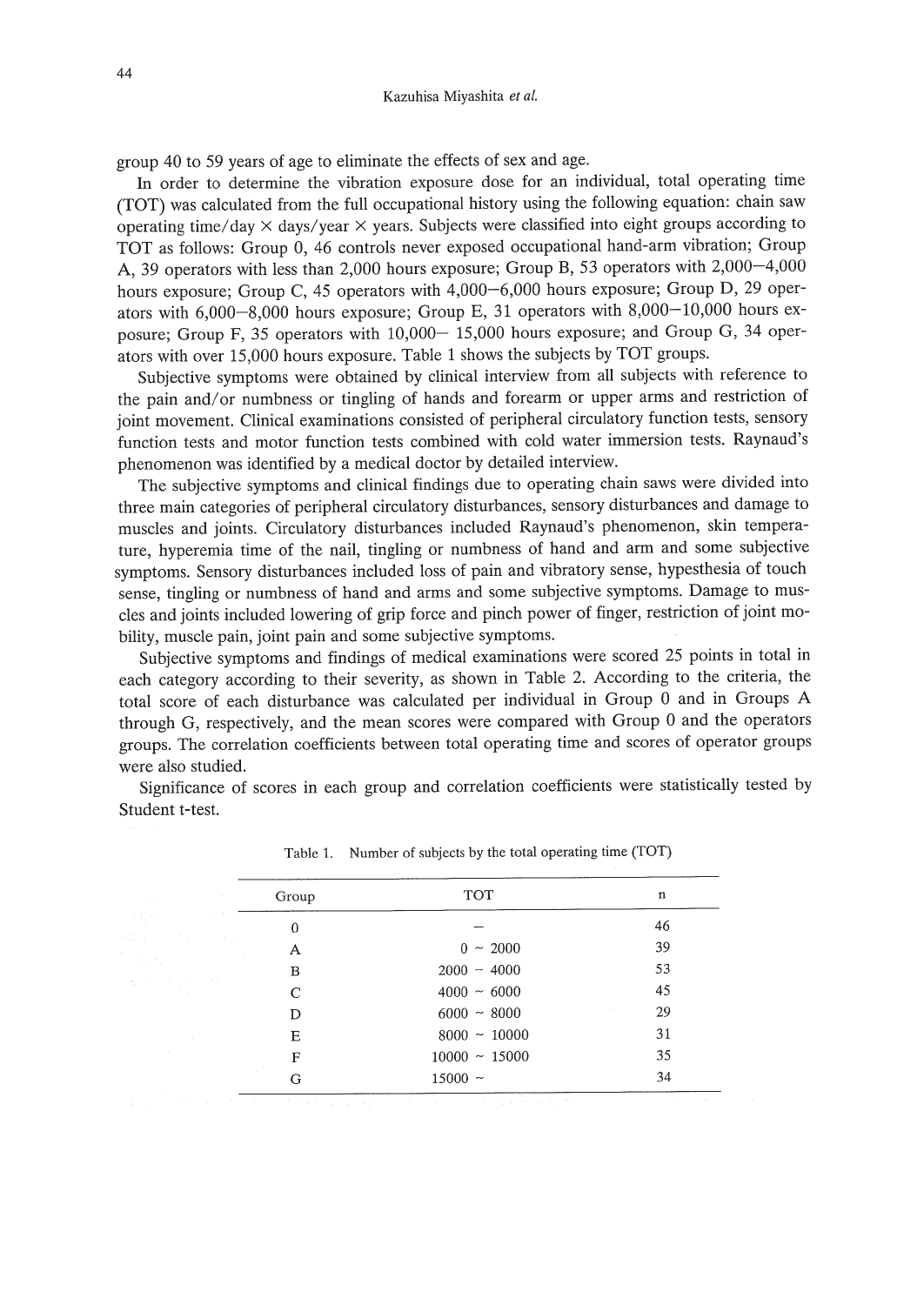#### VIBRATION EXPOSURE AND VIBRATION SYNDROME

## Table 2. Criteria for scoring of symptoms and findings

#### (a) Circulatory disturbances

| Symptoms or examinations         |                                                                                               | Score                   | Criteria for minimum score                                 |
|----------------------------------|-----------------------------------------------------------------------------------------------|-------------------------|------------------------------------------------------------|
| Skin temperature                 | measurement before immersion test*<br>recovery rate**                                         | $1 - 3$<br>$1 - 3$      | below $31.5$ °C<br>below $60.6%$                           |
| Hyperemia time<br>of the nail    | measurement before immersion test*<br>measurement at 5 min after immersion test* over 2.0 sec | over $1.5$ sec          |                                                            |
| Raynaud's phenomenon             |                                                                                               | 5                       | more than 1 finger                                         |
| Tingling or numbness             | in fingers or hands<br>in forearm                                                             | $2 - 3$<br>$2 - 3$      | in either side<br>in either side                           |
| Subjective symptoms              | hypesthesia for warm and cold<br>stiffness of fingers                                         | 1<br>$\mathbf{1}$       |                                                            |
| (b) Sensory disturbances         |                                                                                               |                         |                                                            |
| Pain sense                       | measurement before immersion test*<br>measurement at 5 min after immersion test*              | $1 - 3$<br>$1 - 3$      | over 2gr by weighted needle<br>over 2gr by weighted needle |
| Vibratory sense                  | measurement before immersion test*<br>measurement at 5 min after immersion test*              | $1 - 3$<br>$1 - 3$      | over 10 dB<br>over 20 dB                                   |
| Tingling or numbness             | in fingers or hands<br>in forearm                                                             | $2 - 3$<br>$2 - 3$      | in either side<br>in either side                           |
| Subjective symptoms              | five subjective symptoms on hypesthesia<br>of hands and arms                                  | 1 each                  |                                                            |
| (C) Damage to muscles and joints |                                                                                               |                         |                                                            |
| Grip strength                    | on dominant side                                                                              | $1 - 2$                 | below 40 Kg                                                |
| Pinch power                      | measurement between thumb and forefinger<br>on dominant side                                  | $1 - 2$                 | below 5.5 Kg                                               |
| Muscle pain                      | in hand, forearm and upper arm                                                                | 1 each                  |                                                            |
| Joint pain                       | in wrist, elbow and shoulder joints                                                           | 1 each                  |                                                            |
| mobility                         | Restriction of joint wrist and shoulder joints<br>elbow joint                                 | $1 - 2$ each<br>$1 - 3$ |                                                            |
| Muscle atrophy of<br>hand        |                                                                                               | 5                       |                                                            |
| Subjective symptoms              | three subjective symptoms on inability to<br>perform fine tasks                               | 1 each                  |                                                            |

\*Either hand is immersed into 10 °C water for 10 minutes

\*\*Recovery rate is the percent obtained from skin temperature at 10 min after immersion / skin temperature before immersion

## **RESULTS**

The mean scores in peripheral circulatory disturbances, sensory disturbances and damage to muscles and joints were shown for each group (Fig. 1). The scores for circulatory disturbances was much, as well as those for sensory disturbances. The scores for damage to muscles and joints were less than for the other two disturbances. The scores for the three (circulatory, sensory, muscles and joints) disturbances increased significantly with the increase of TOT  $(p<0.01)$ . The scores for circulatory disturbances increased significantly in Groups A and B as compared with those in the previous groups, respectively. The scores for sensory disturbances increased significantly in Groups A, B and F. The scores for damage to muscles and joints increased significantly in Group B.

Fig. 2 showed the prevalence rates of Raynaud's phenomenon and numbness of hands and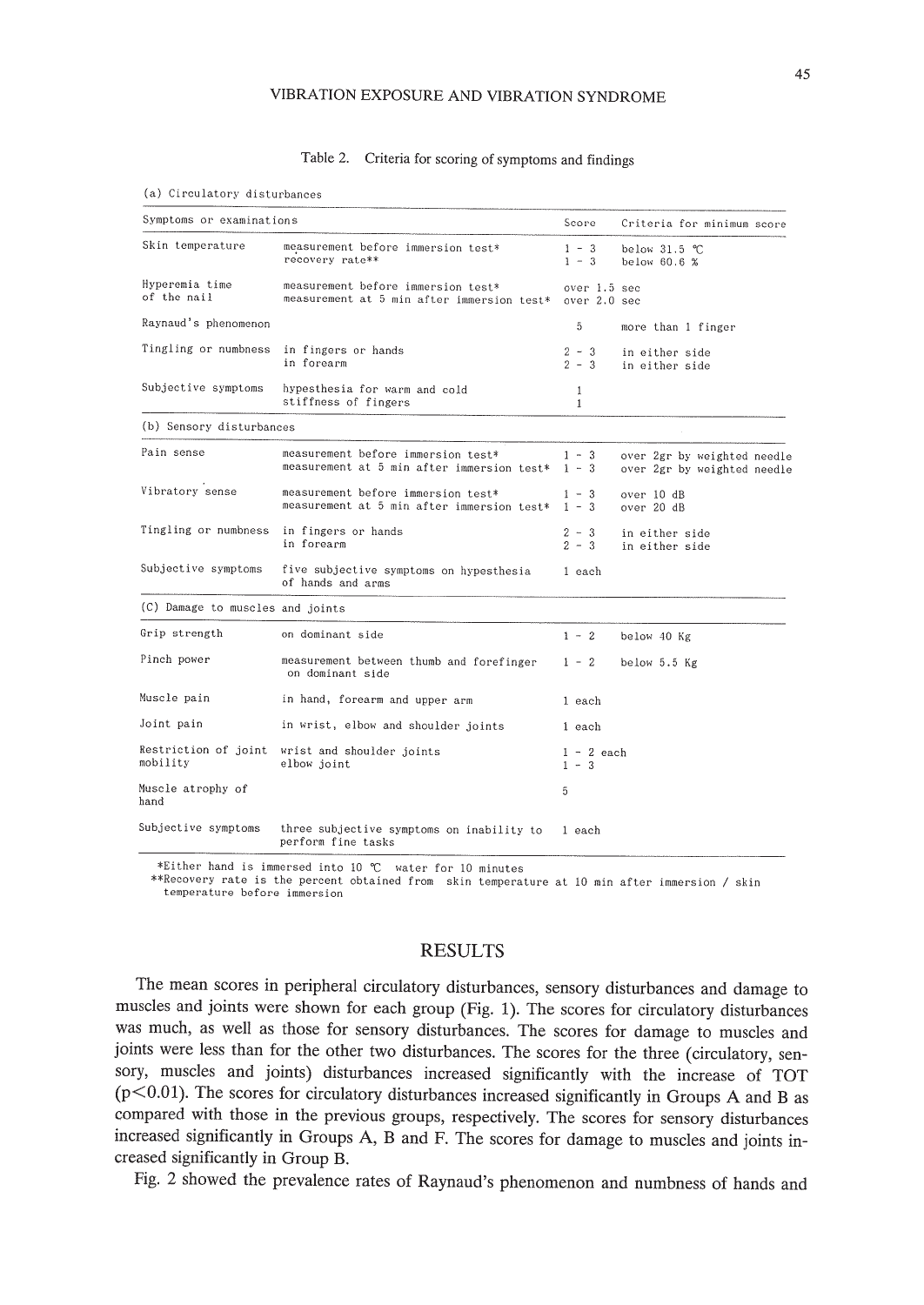arms by group. The prevalence rate of Raynaud's phenomenon showed a straight-line elevation with TOT and significantly increased in Group B as compared with Group 0, and in Group E as compared with Group B. The prevalence rate of numbness showed an arch shaped elevation with TOT and significantly increased in Groups A and B as compared with Groups 0 and A, respectively, and showed a slight increase in Groups B through G.



Fig. 1. The scores in circulatory disturbances, sensory disturbances and damage to muscles and joints by the groups divided according to TOT.



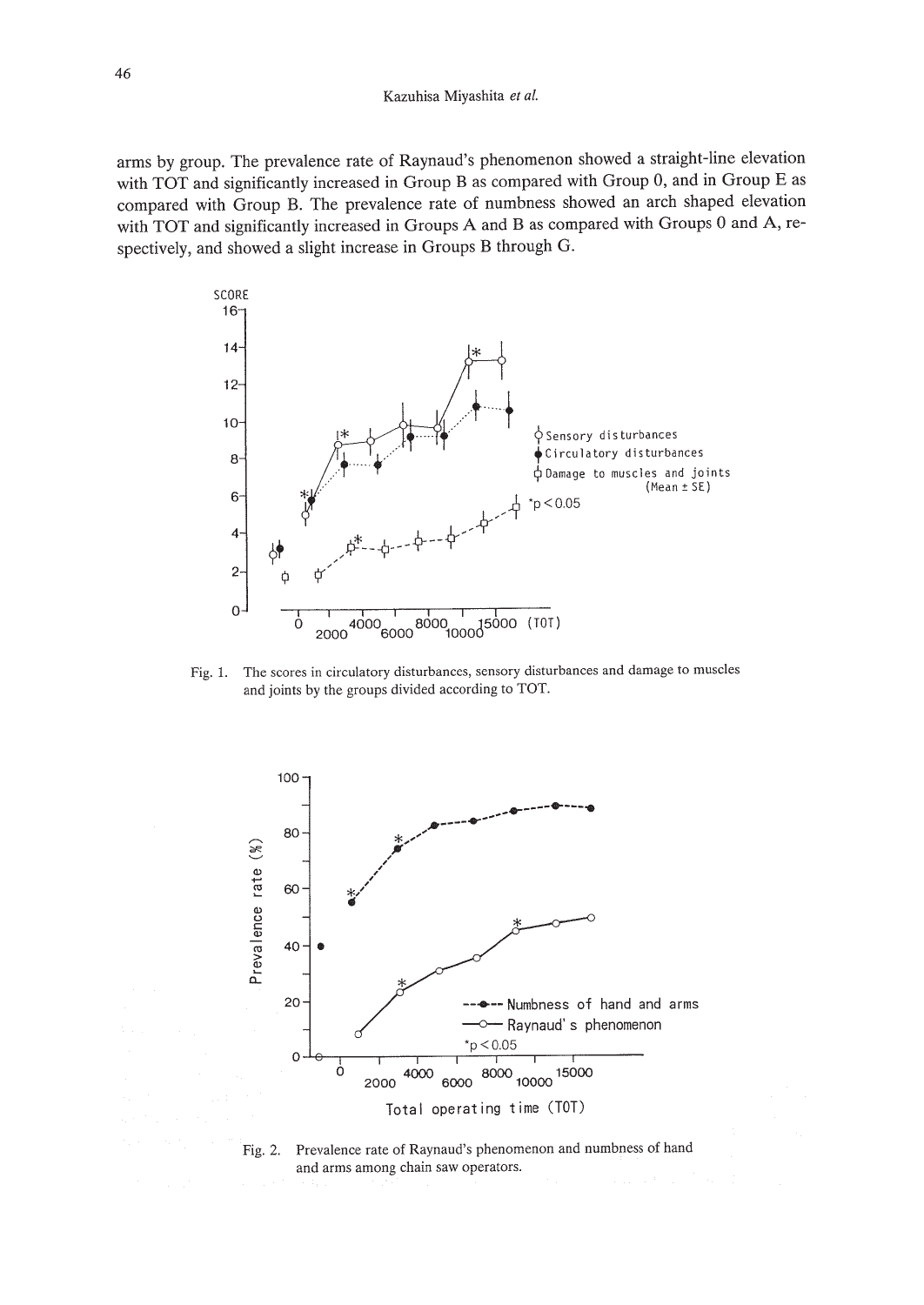## DISCUSSION

In our previous study,<sup>1,3)</sup> we investigated the vibration exposure time-response relationship among chain saw operators by the prevalence rates of various symptoms. In the group with less than 2,000 hours exposure, the findings were characteristic of the early stage of the syndrome such as tingling or numbness, pain in hand and arm. In the group with less than 5,000 hours exposure, peripheral circulatory and nerve disturbances were observed from not only subjective symptoms but also clinical aspects such as prolonged recovery of finger skin temperature after cold water immersion or hypesthesia of pain and vibratory sense. Raynaud's phenomenon was observed among about 30% of operators. Muscles, bone and joints were affected, and a weakness of grip strength appeared. With longer exposure of less than 8,000 hours, there was a steady progression of symptoms. Raynaud's phenomenon occurred more frequently and was more severe. Both circulatory and nerve functions were more severely affected, and the prevalence of muscles disturbance, along with pain in the joints and bones, increased. The majority of symptoms in this group were considered to be functional changes, although, in some cases, organic changes were involved. In the group with operating time in excess of 8,000 hours or so, the prevalence of Raynaud's phenomenon was 50%, and the area of finger blanching enlarged. Circulatory as well as nerve disturbances progressed, giving rise to a typical pathological condition seen in a severe stage of vibration syndrome. Occasionally, this severe stage was combined with damage to bones and joints, evidencing further organic change.

In the present study, the scoring method was introduced for the evaluation of the severity of vibration syndrome. This method involved subjective symptoms and clinical findings for peripheral circulatory disturbances, sensory disturbances and damage to bones and joints, which were scored according to the criteria. Development of vibration syndrome was quantitatively assessed by the scoring method. According to the criteria, the total score for each disturbance was calculated per individual in Group 0 and in Groups A through G, respectively. The mean score in each category showed a significant elevation with the increase of TOT. This confirmed the doseresponse relationship in vibration syndrome. In the curves of circulatory disturbances and sensory disturbances, there was a marked elevation at  $0-2,000$  hours,  $2,000-4,000$  hours and 8,000-10,000 hours. These were considered to be important points in the development of vibration syndrome over time.

However, the prevalence rate of Raynaud's phenomenon showed a straight-line elevation with TOT, and the prevalence rate of numbness showed an arch-shaped elevation with TOT. The former was considered to be the symptom combined with circulatory and sensory disturbances, and the latter is associated with manifest circulatory disturbances. Judging from the prevalence, Raynaud's phenomenon could be a better indication of the dose-response relationship or the staging in vibration syndrome, as used in some stage classifications or models.  $6-8$ 

## **CONCLUSION**

According to the scoring methods for the symptoms of vibration syndrome, circulatory disturbances, sensory disturbances and damage to muscles and joints among chain saw operators deteriorated with total chain saw operating hours. The dose-response relationship in vibration syndrome was quantitatively confirmed.